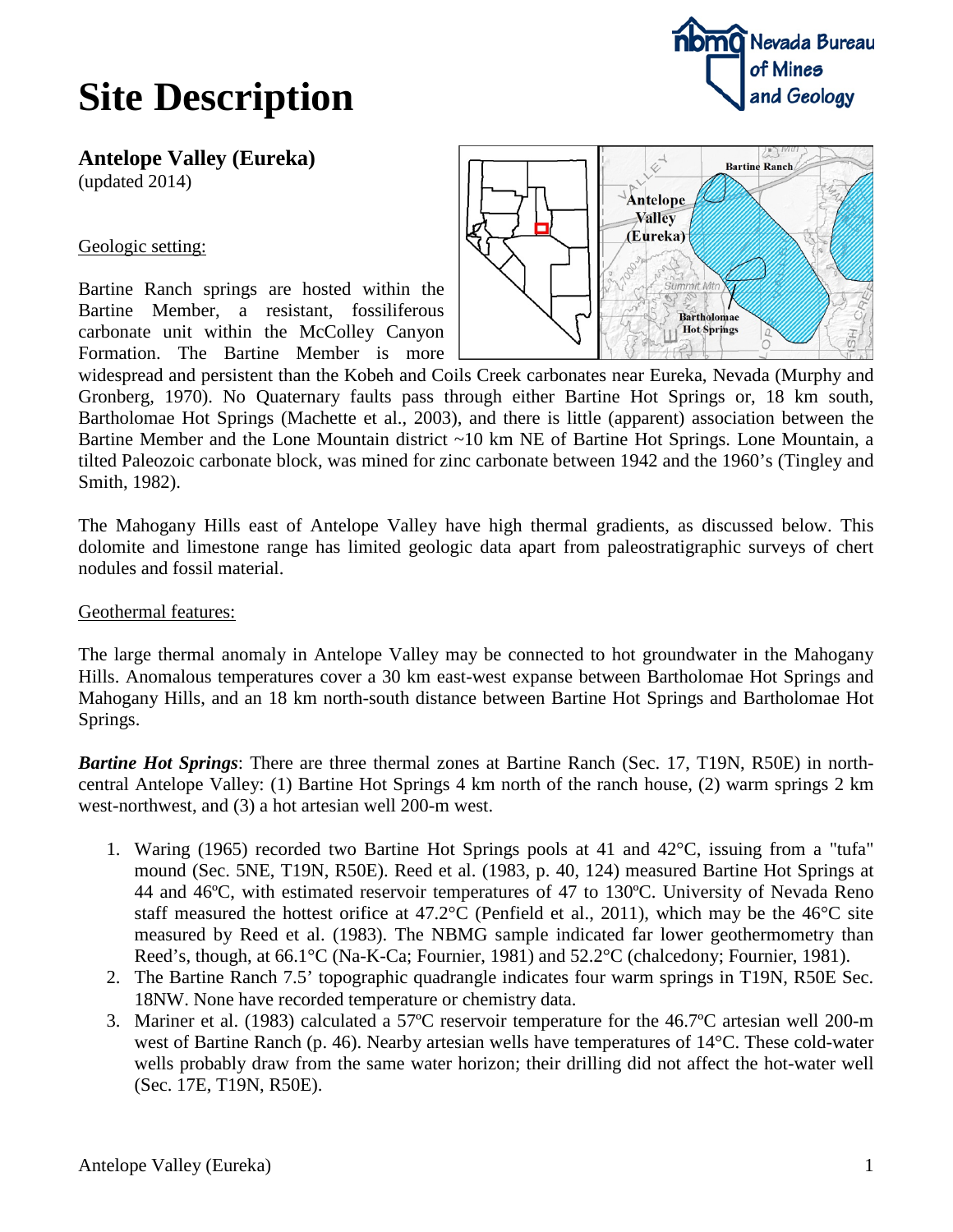# **Site Description**



Millet AMSPP Company drilled the Fed. 1-33 gradient hole 7 km SW of the Bartine Ranch area (Sec. 35 T19N R49E). The uncorrected gradient measured 52.8 °C/km; total well depth is unknown. The gradient hole dataset is maintained by the Geothermal Laboratory at Southern Methodist University [http://www.smu.edu/geothermal]. In 1993, Mt. Wheeler Power, Inc. proposed drilling a 135-foot well for domestic use (Barton and Purkey, 1993).

*Bartholomae Hot Springs / Klobe Hot Springs / Clobe Hot Springs*: Thermal features are widely distributed over the southern portion of Antelope Valley near Bartholomae Ranch. The hottest feature, Bartholomae Hot Springs (Sec. 28, Tl8N, R50E), reaches 69°C in surface springs (Fiero, 1968) and 70°C in a 12 m-deep well (Rush and Everett, 1964). Mariner et al. (1974) reported a reservoir temperature of ~73°C (Na-K-Ca geothermometer). Other geothermometry analyses range from  $62.6 \pm 1.4$ °C (Na-K-Ca) / 91.9  $\pm$  2.2°C (chalcedony) for the 21°C spring, 64.4  $\pm$  11°C (Na-K-Ca) / 101.4  $\pm$  1.0°C (chalcedony) for the 54°C spring, 38.7°C (Na-K-Ca) / 98.6°C (chalcedony) for the 67°C spring, and 59.5  $\pm$  16°C (Na-K-Ca) / 94.4  $\pm$  2.4°C (chalcedony) for the 69°C spring (Great Basin Groundwater Geochemical Database). About 6 km east of Bartholomae Hot Springs, two Bartholomae Corp. wells have water temperatures of 22 and 23°C (Secs. 18,30, T18N, R51E). Neither well has water chemistry data.

In 1978, AMAX Mineral Exploration drilled three hot gradient holes 11, 13, and 16 km ESE of Bartholomae Hot Springs (Blackwell and Richards, 2010). The first well has an uncorrected temperature gradient of 160°C/km, the second is 155°C/km, and the third, 159°C/km. The AMAX exploration effort continued into Mahogany Hills east of Antelope Valley, where five gradient holes ranged from 152 to 175°C/km.

### Leasing information:

In 2009, Allied Nevada Gold Corp staked 2,568 acres of geothermal leases near Bartholomae Hot Springs. The project's progress is unknown (Shevenell et al., 2010).

### Bibliography:

[Barton, B.J., and Purkey, B.W., 1993, Geothermal wells drilled in Nevada since 1979: Nevada Bureau of](http://www.nbmg.unr.edu/geothermal/mapfiles/nvgeowel.html)  [Mines and Geology List L-5, 28 p.](http://www.nbmg.unr.edu/geothermal/mapfiles/nvgeowel.html)

Blackwell, D. and Richards, M., 2010 (ongoing), SMU Geothermal Lab Geothermal Data Files, Southern Methodist University Geothermal Laboratory, Dallas, Texas, [\[http://www.smu.edu/](http://www.smu.edu/%20geothermal/georesou/nevada.htm)  [geothermal/georesou/nevada.htm\]](http://www.smu.edu/%20geothermal/georesou/nevada.htm).

[Fiero, G.W., Jr., 1968, Regional ground-water flow systems of central Nevada: University of Nevada,](http://digitalscholarship.unlv.edu/cgi/viewcontent.cgi?article=2420&context=thesesdissertations)  [Desert Research Institute, Center for Water Resources Research Misc. Report 5, 212 p.](http://digitalscholarship.unlv.edu/cgi/viewcontent.cgi?article=2420&context=thesesdissertations)

Great Basin Groundwater Geochemical Database, Nevada Bureau of Mines and Geology: [\[http://www.nbmg.unr.edu/Geothermal/GeochemDatabase.html\]](http://www.nbmg.unr.edu/Geothermal/GeochemDatabase.html).